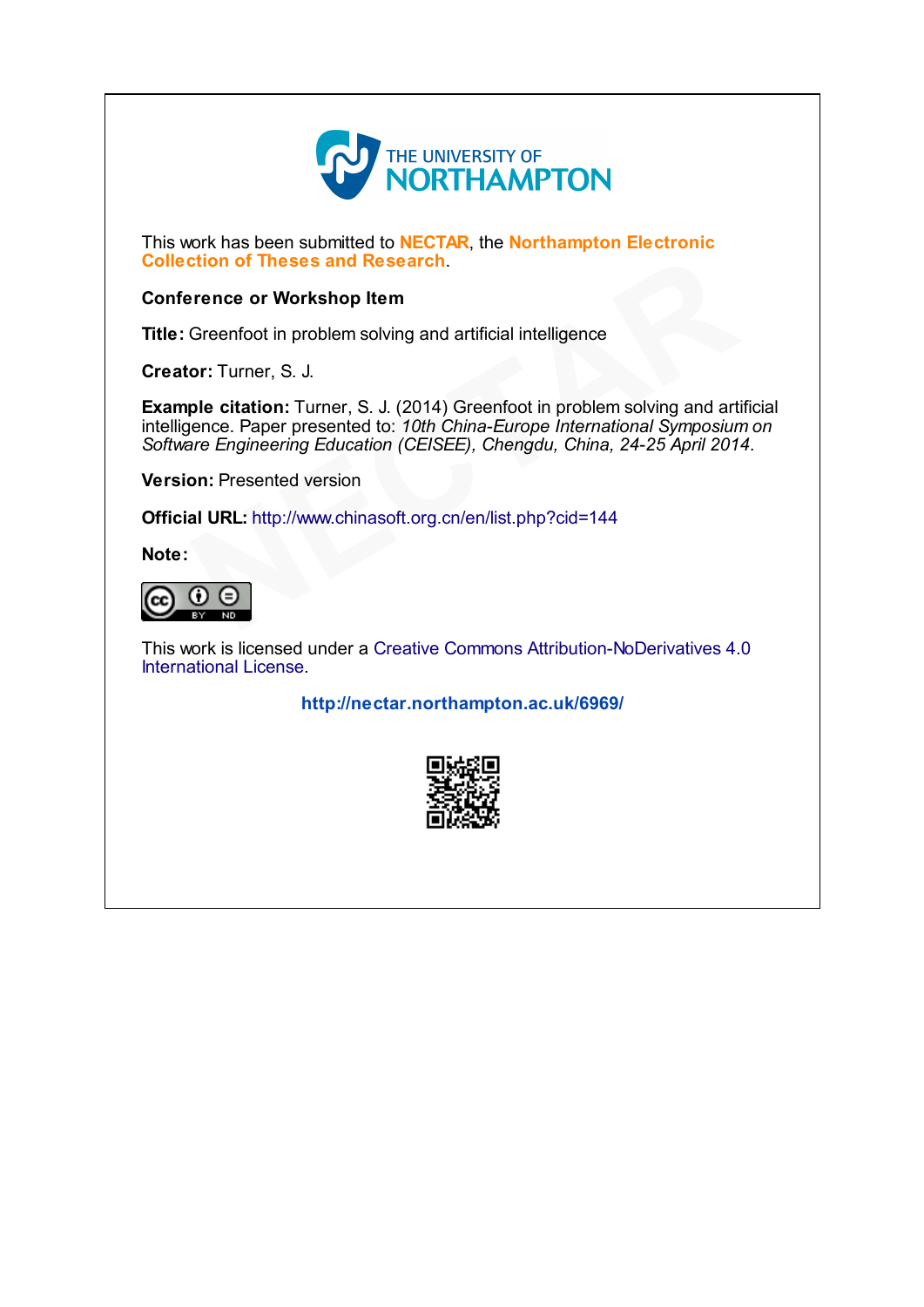

Greenfoot in Problem Solving and Artificial Intelligence

Dr Scott Turner

O

Department of Computing and Immersive Technologies University of Northampton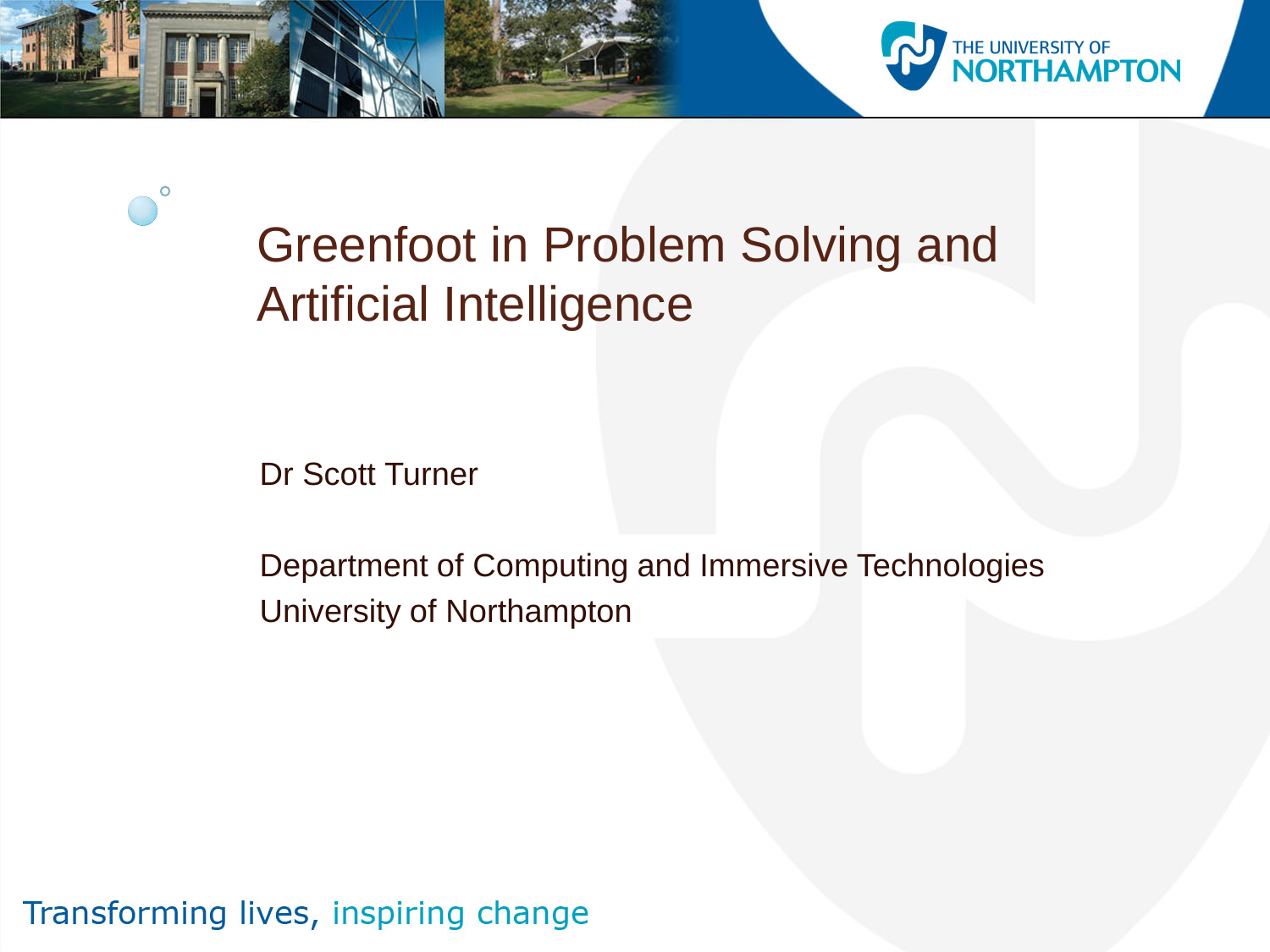

## Case Study 1: Problem-solving

Building on some of earlier work of using robots and graphics to teaching and develop Java programming skills.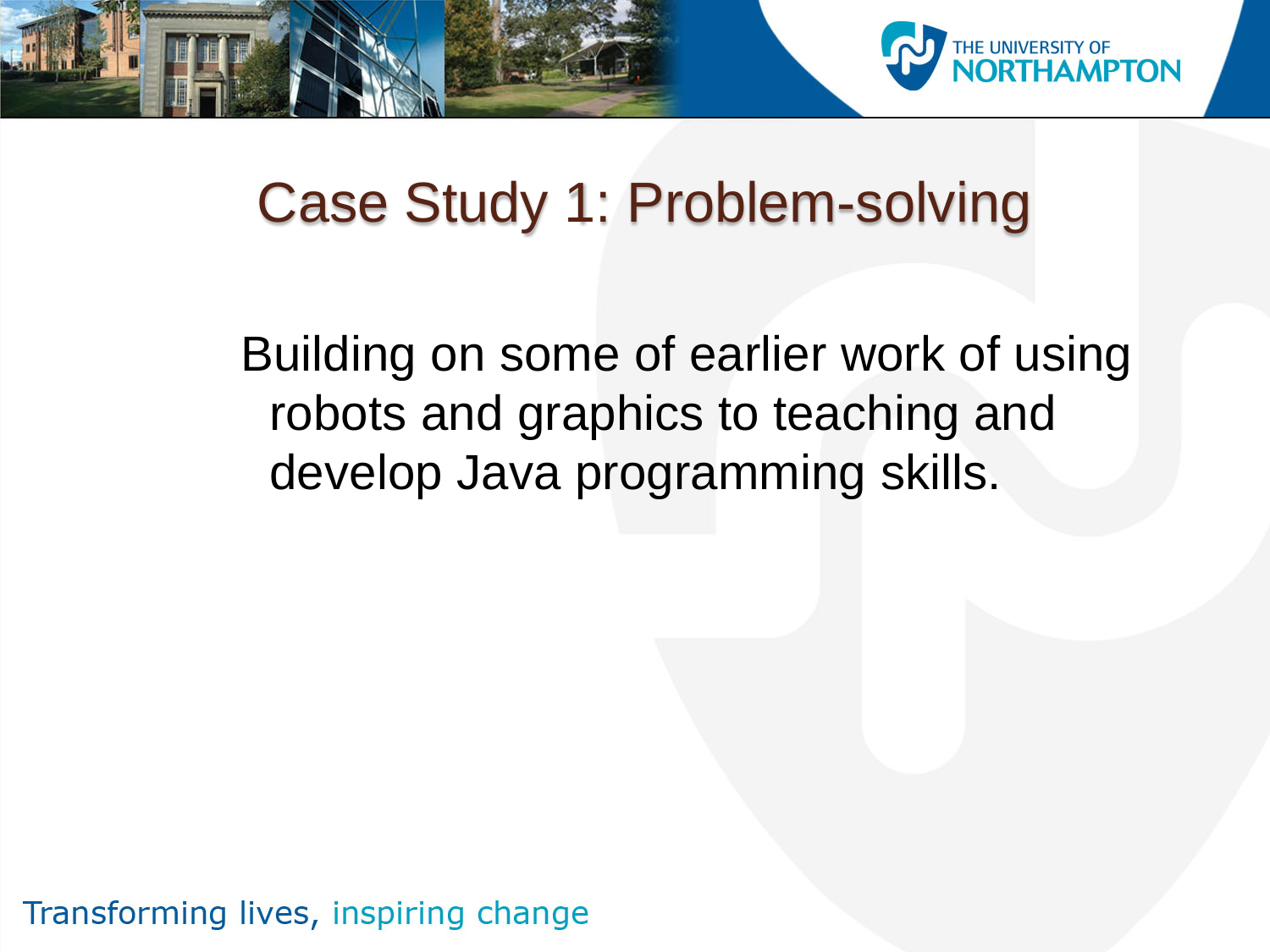

Greenfoot (Greenfoot, 2013) is an interactive environment based around Java that enables two-dimensional graphical games and simulations to be set-up relatively simply.

free software (under a GPL licence) and is multiplatform.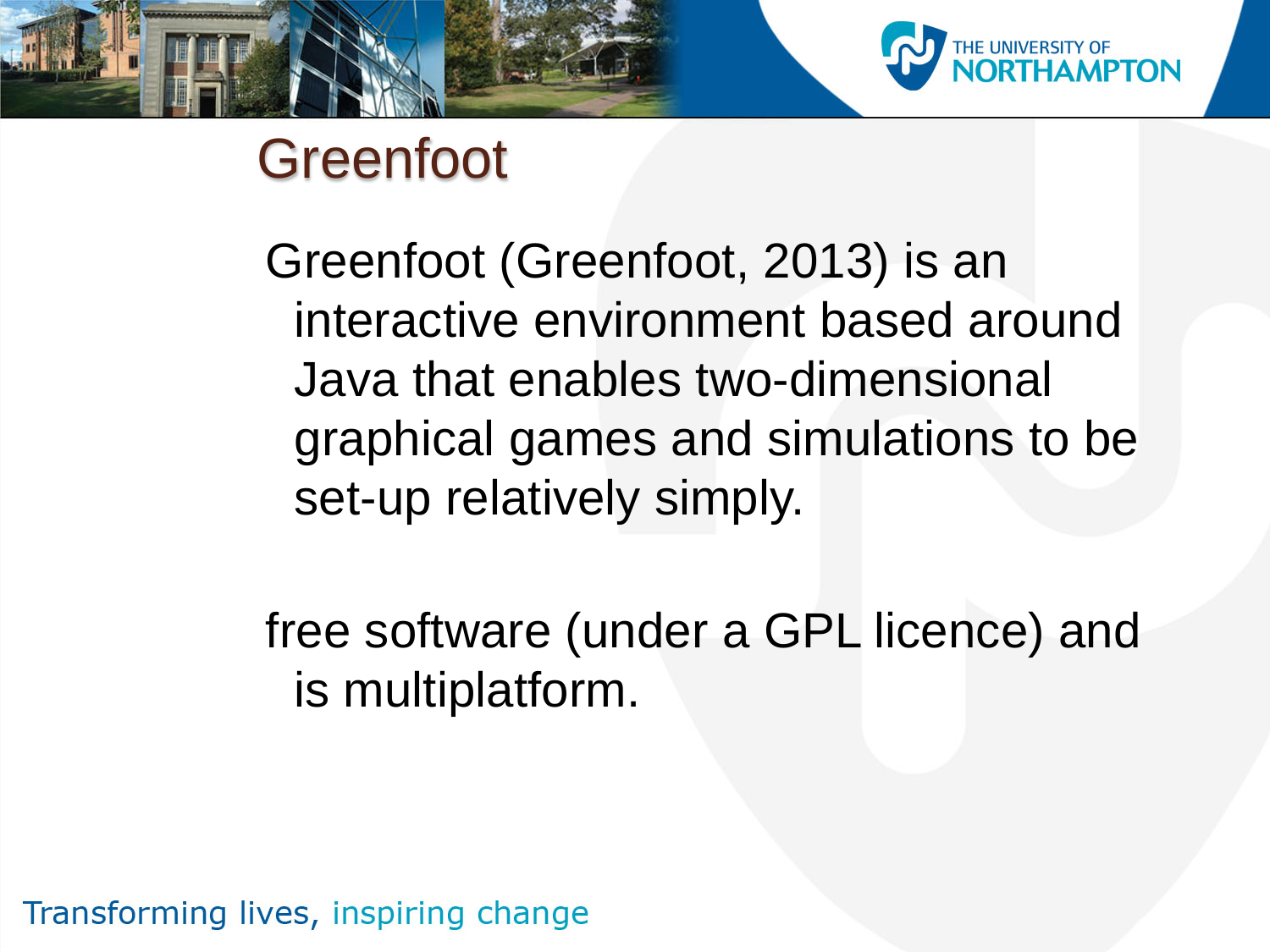

# Why?

- The students focus on the problem solving aspects.
- The software is free and multiplatform enables the students to download and run the software on their own machines.
- It is java-based.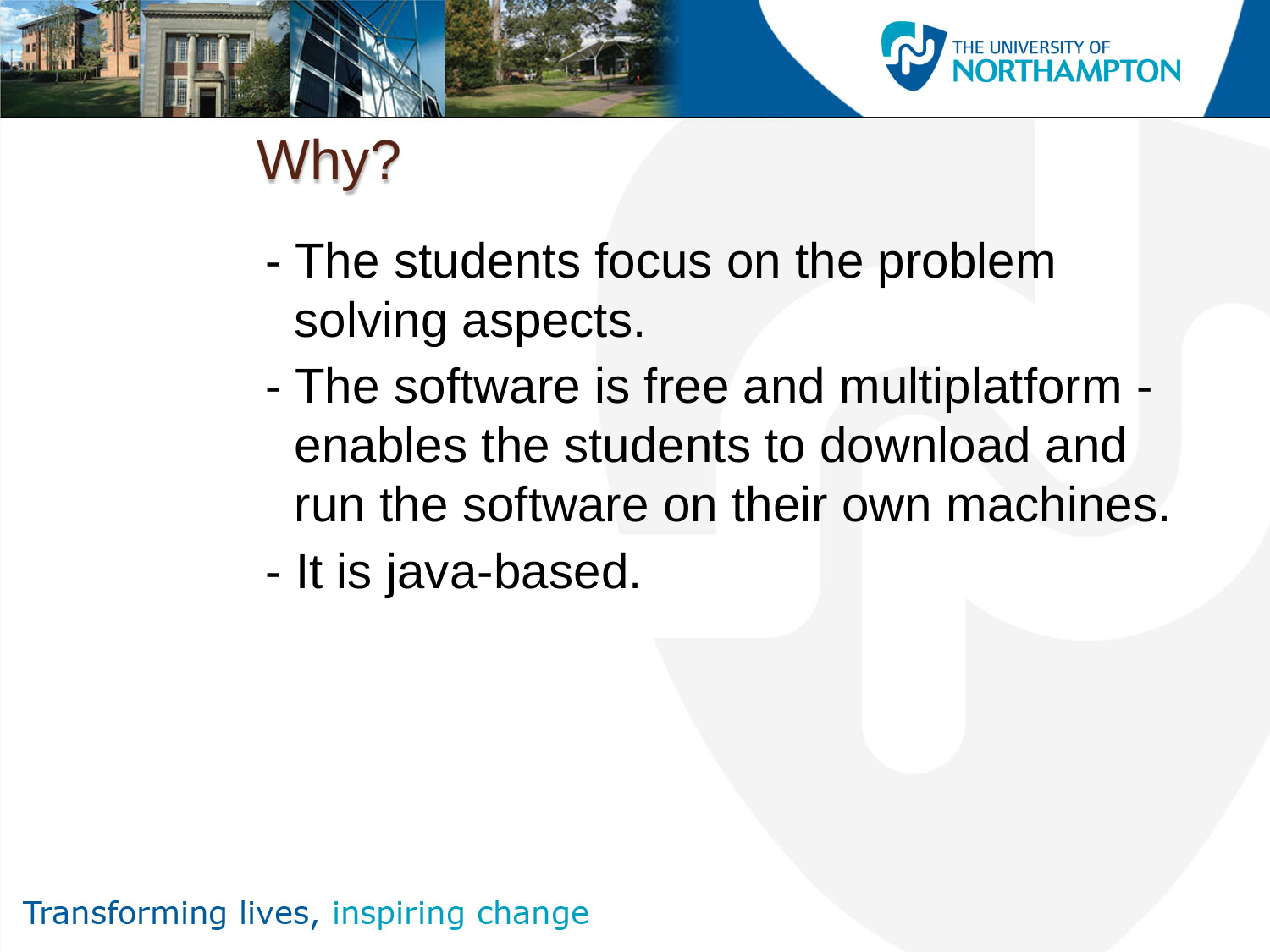

# Approach

The problems set were gradually increasing in difficulty but only up to a set level.

Guided solutions to the problems are designed take students up to a basic level

Task have built in extra challenges to encourage those students further along with sign-posting to extra resources.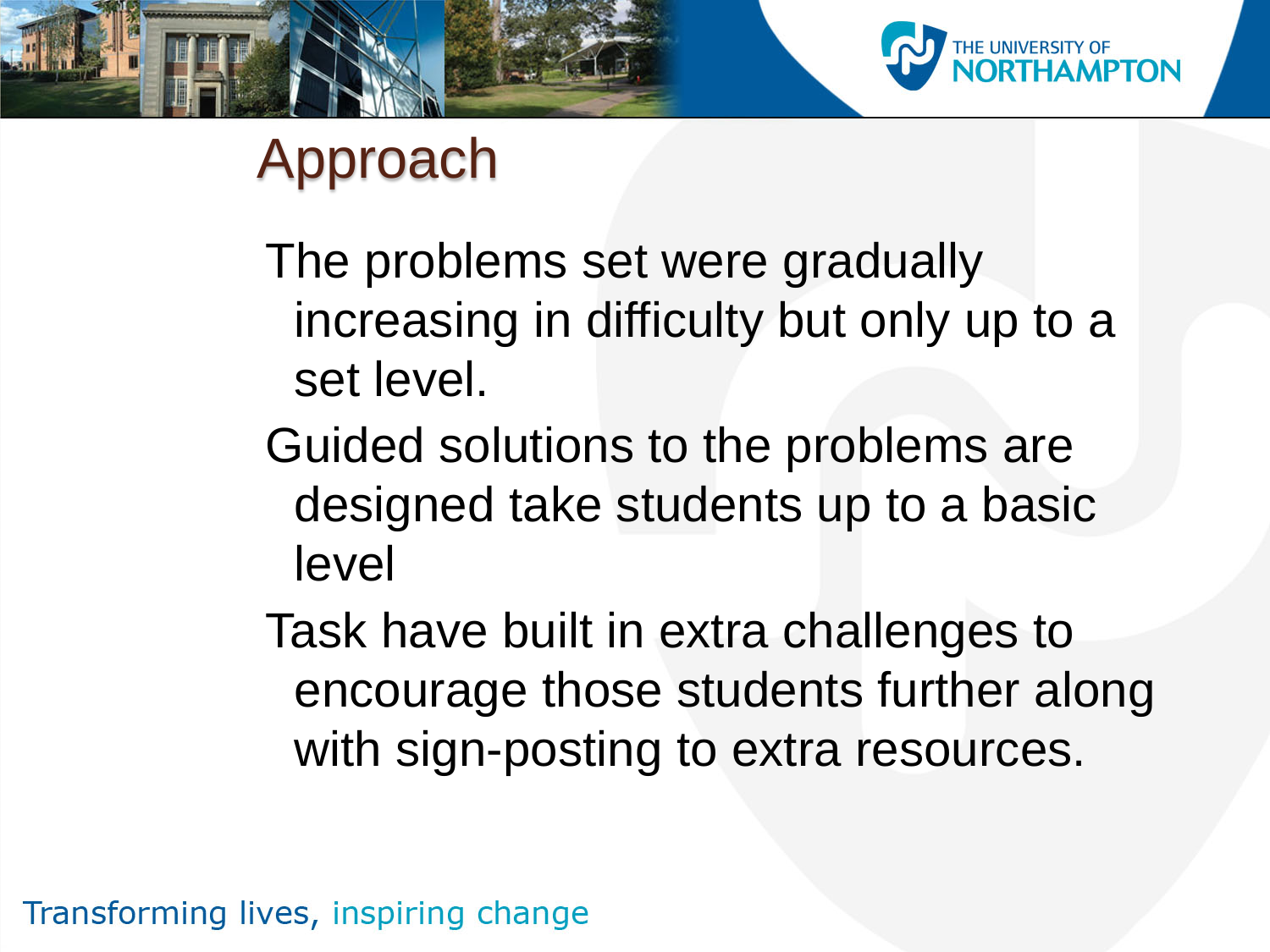

# Case Study 2: Problem-solving Assignment

Previous assignment in problem-solving part of the module have involved robots (Turner and Hill, 2008; Turner and Hill, 2010).

Problem raised by the students, robots were not always available when they wanted them.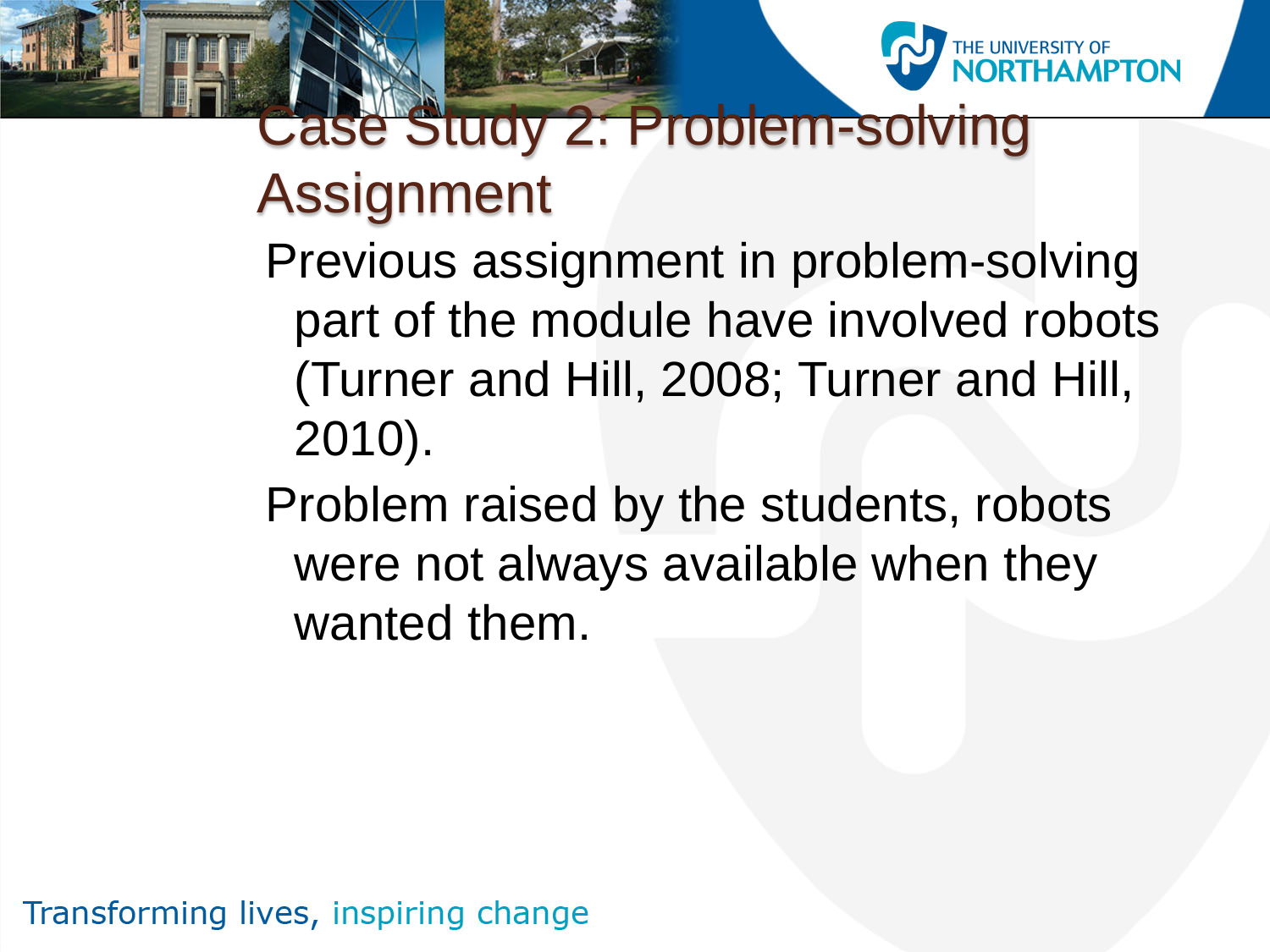

# Case Study 2: Problem-solving Assignment

The assignment approach has been changed to be a Greenfoot based assignment, in part from that feedback. Allows students to focus on task without being distracted on how this image interacts with another or how to layout the icons on the screens; these skills will be taught, developed and assessed later in the module.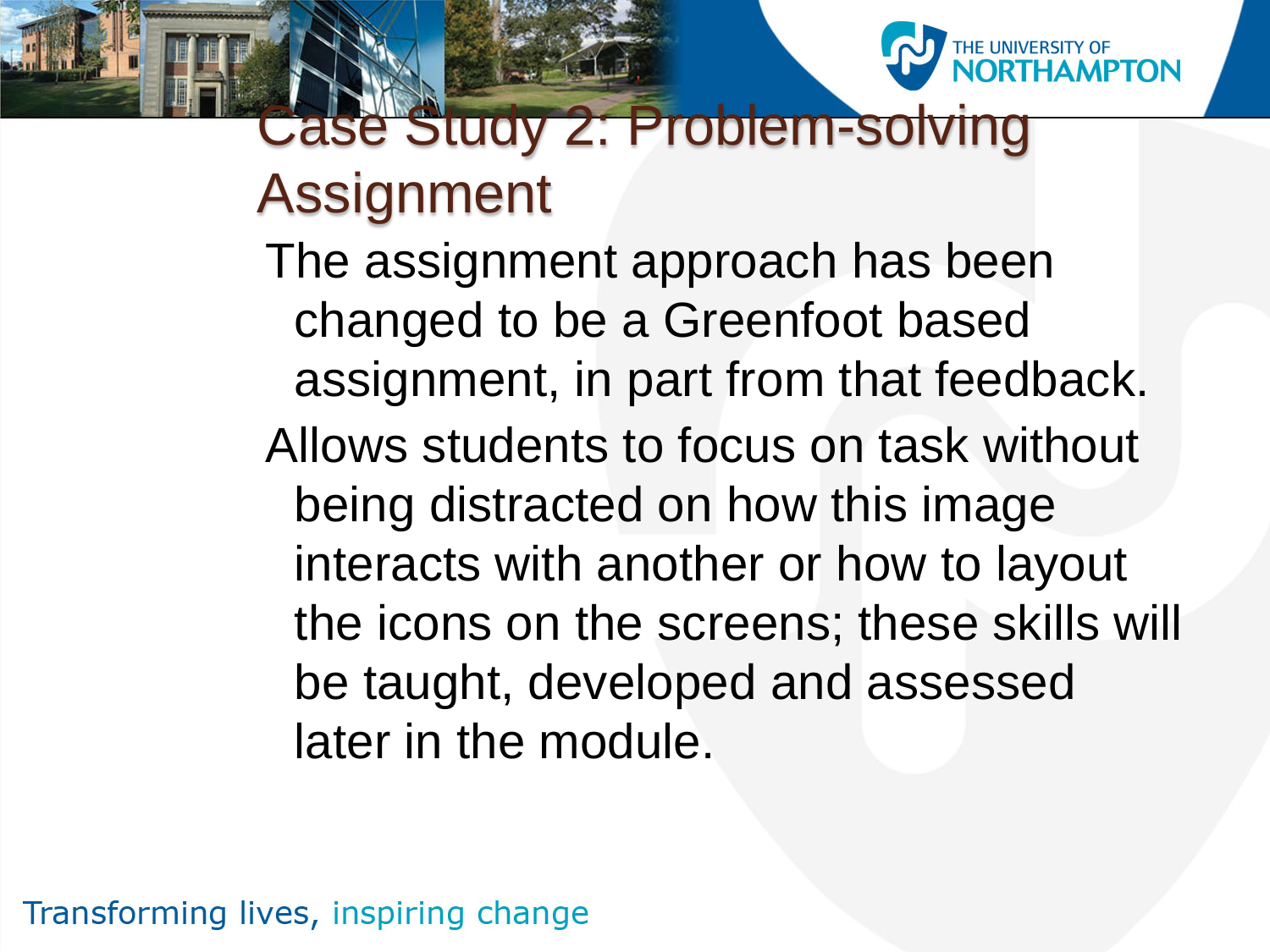

#### Basic -based on material done in class.

- Intermediate based on material class but needs modification
- Advanced to extend the scenario but to bring their own ideas.

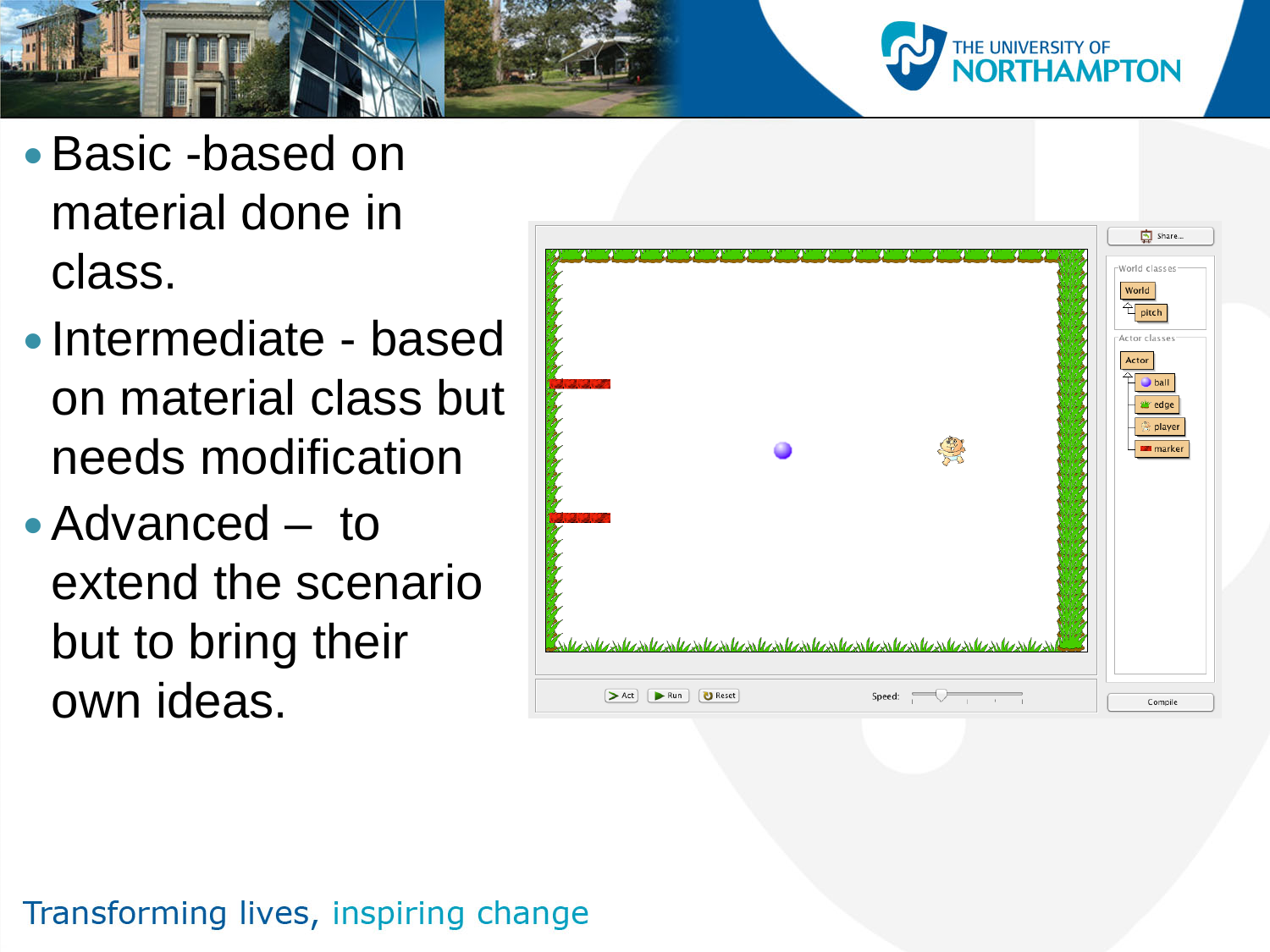

#### Case Study 3: Artificial Intelligence

In a similar way to Case study 2, Greenfoot has been used within an assignment, mostly for the students can concentrate on coding their solution without having to focus on how to make the various parts move.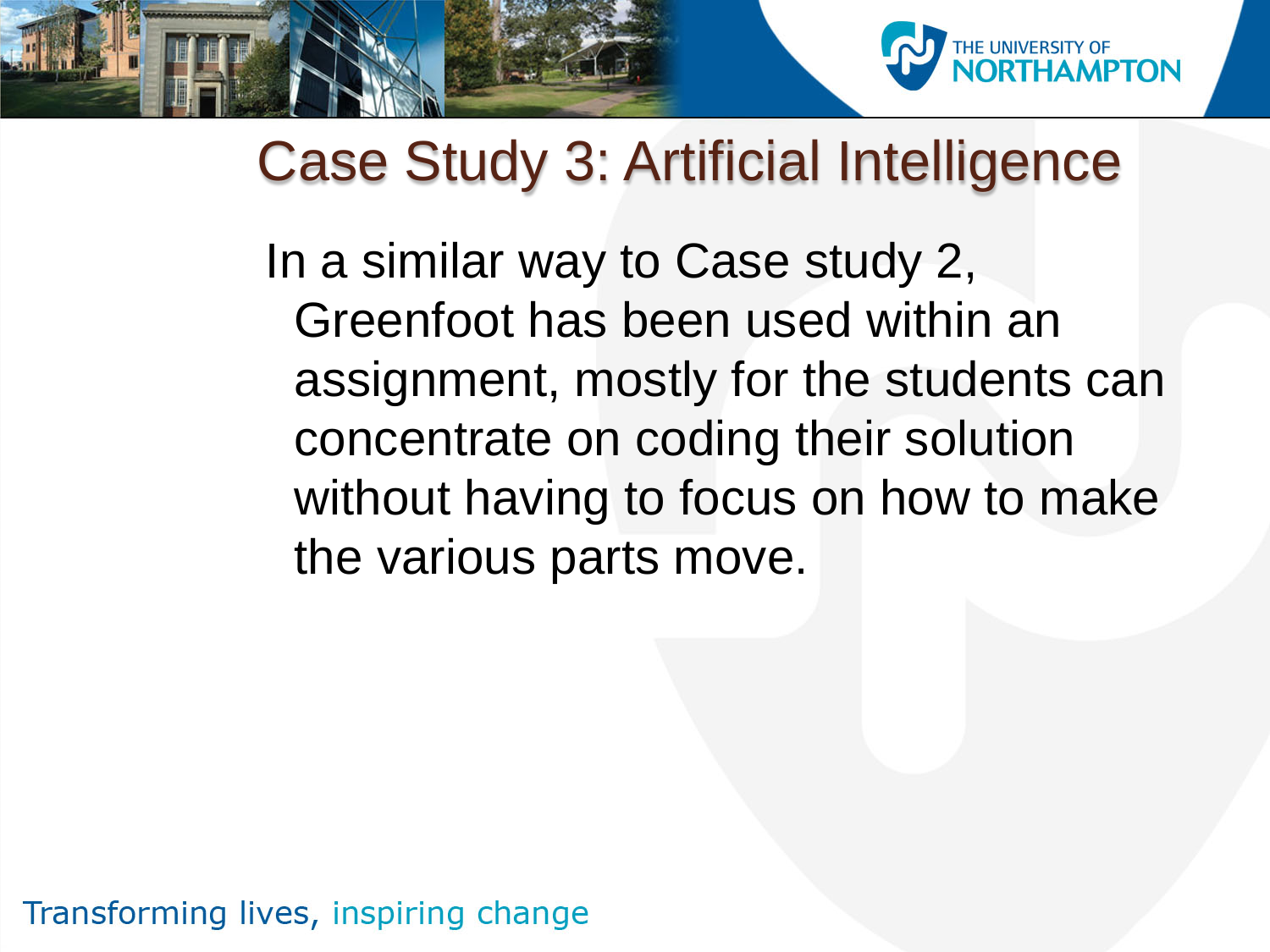



IE UNIVERSITY OF<br>**IORTHAMPTON**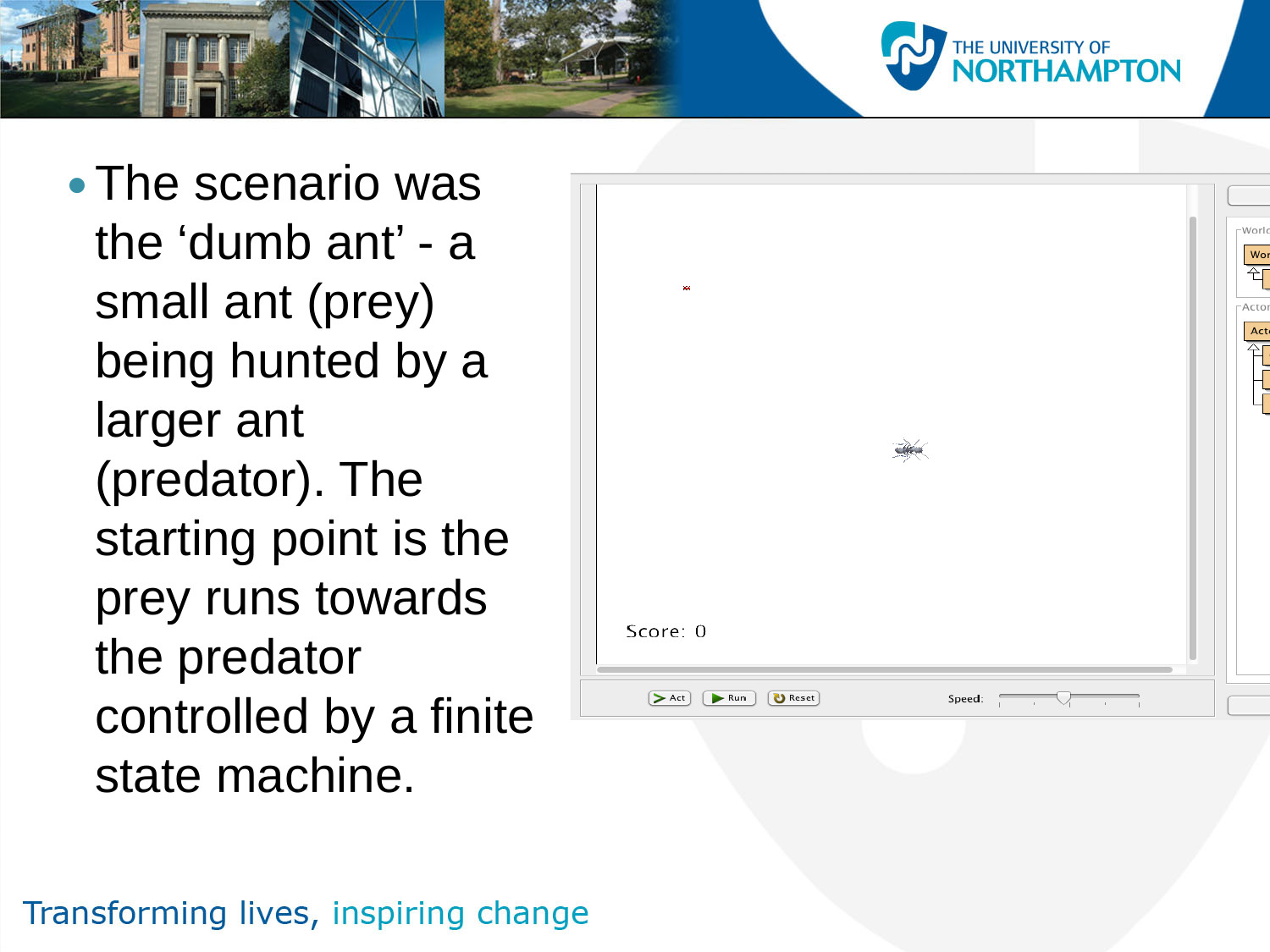- The basic level is to develop to design and implement a finite state machine for the prey
- More advanced levels included the development of a Genetic Algorithm or Neural Network based solution.